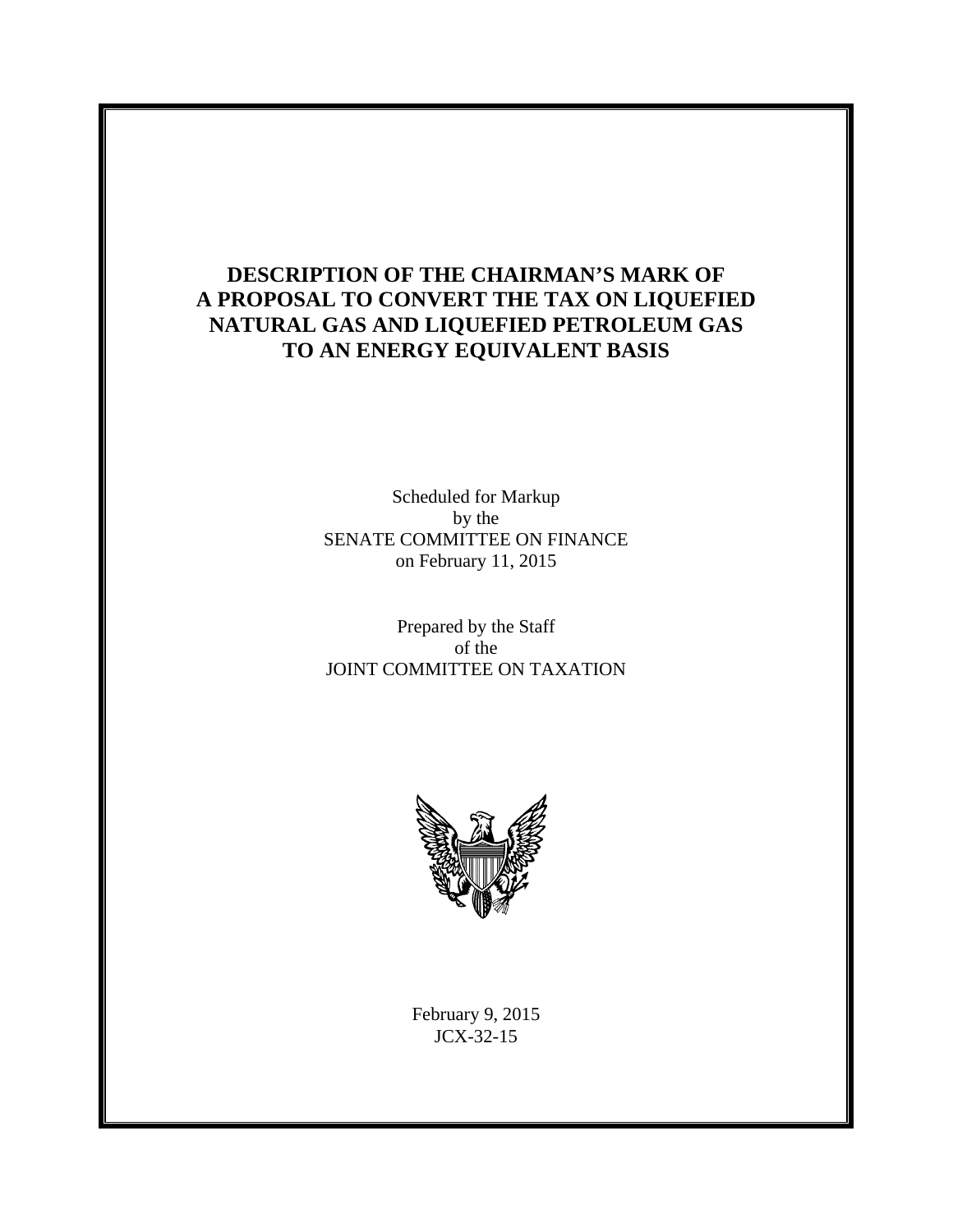## **CONTENTS**

|                                                                                       | Page |
|---------------------------------------------------------------------------------------|------|
|                                                                                       |      |
| A. Equalization of Excise Tax on Liquefied Natural Gas and Liquefied Petroleum Gas  2 |      |
|                                                                                       |      |
| C. Increase Continuous Levy Authority on Payments to Medicare Providers and           |      |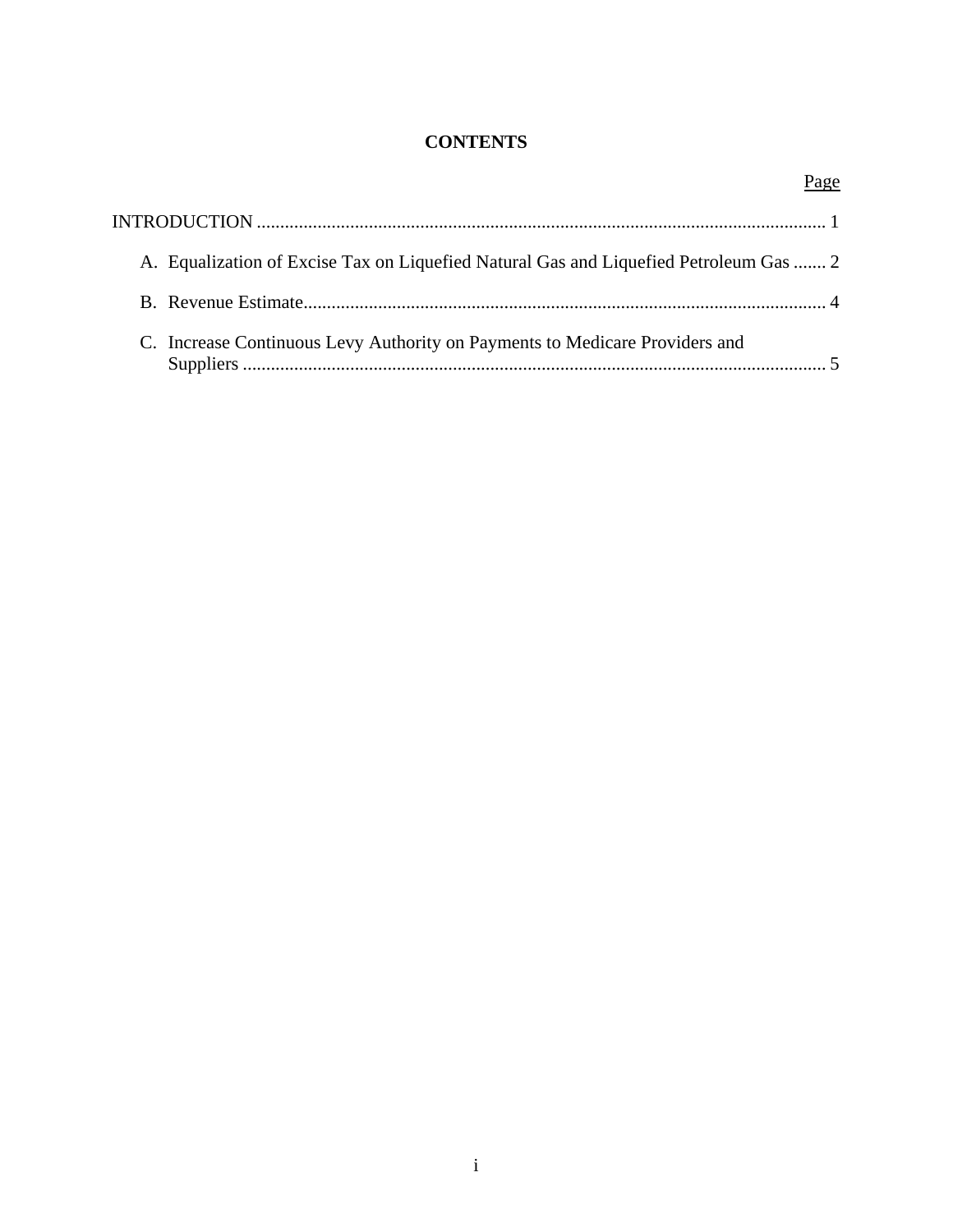### **INTRODUCTION**

The Senate Committee on Finance has scheduled a committee markup on February 11, 2015, of a proposal to convert the tax on liquefied natural gas and liquefied petroleum gas to an energy equivalent basis. This document,<sup>1</sup> prepared by the staff of the Joint Committee on Taxation, provides a description of the proposal.

 $\frac{1}{1}$ <sup>1</sup> This document may be cited as follows: Joint Committee on Taxation, *Description of the Chairman's Mark of a Proposal to Convert the Tax on Liquefied Petroleum Gas and Liquefied Natural Gas to an Energy Equivalent Basis* (JCX-32-15), February 9, 2015. This document can also be found on the Joint Committee on Taxation website at www.jct.gov.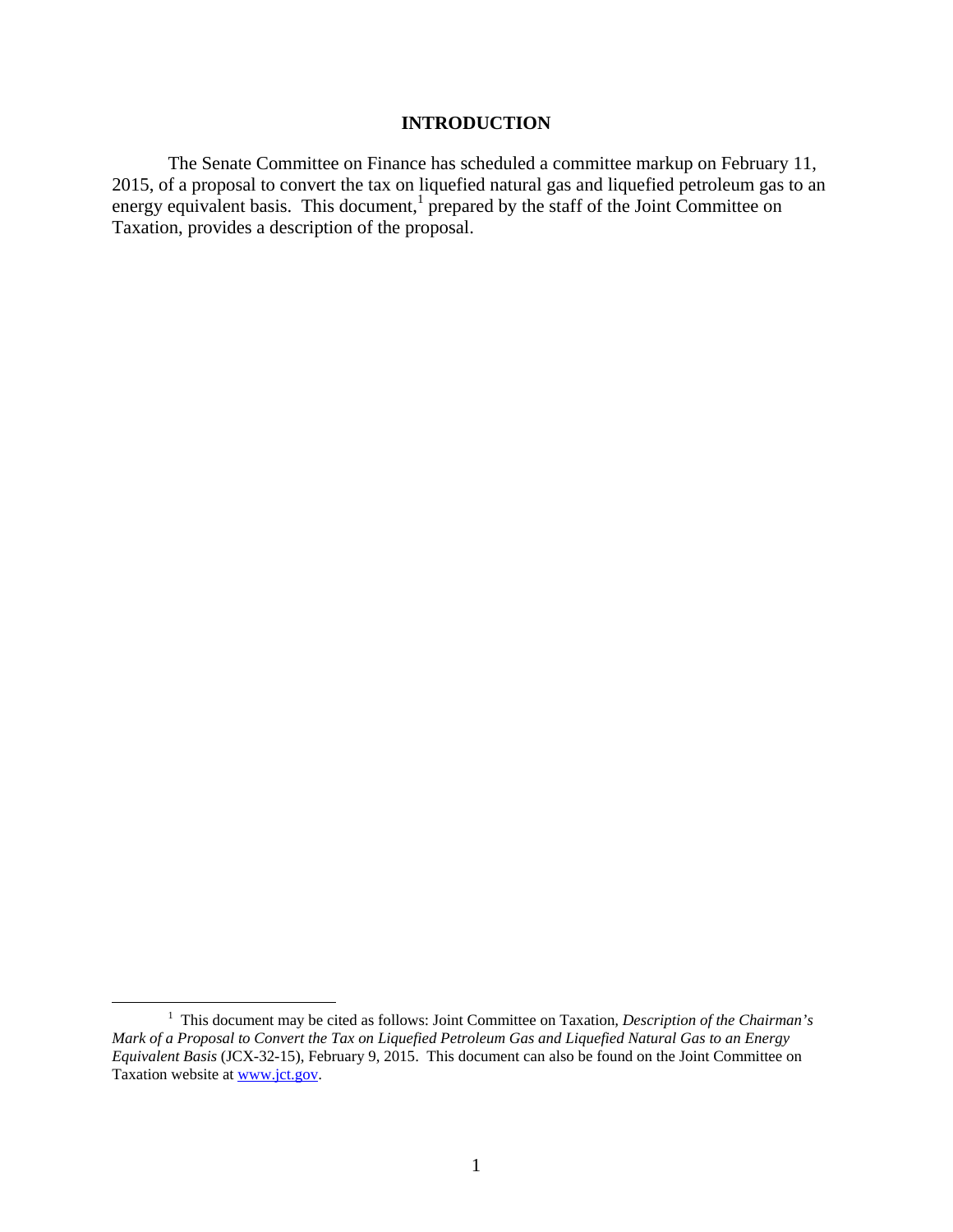## **A. Equalization of Excise Tax on Liquefied Natural Gas and Liquefied Petroleum Gas**

## **Present Law**

The Code imposes an excise tax on gasoline, diesel fuel, kerosene, and certain alternative fuels at the following rates: $<sup>2</sup>$ </sup>

| Gasoline                 | 18.3 cents per gallon                       |
|--------------------------|---------------------------------------------|
| Diesel fuel and kerosene | 24.3 cents per gallon <sup>3</sup>          |
| Alternative fuels        | 24.3 and 18.3 cents per gallon <sup>4</sup> |

The Code imposes tax on gasoline, diesel fuel, and kerosene upon removal from a refinery or on importation, unless the fuel is transferred in bulk by registered pipeline or barge to a registered terminal facility.<sup>5</sup> The imposition of tax on alternative fuels generally occurs at retail when the fuel is sold to an owner, lessee or other operator of a motor vehicle or motorboat for use as a fuel in such motor vehicle or motorboat.

Liquefied natural gas ("LNG") and liquefied petroleum gas (also known as propane) are classified as alternative fuels. LNG is taxed at the same per gallon rate as diesel, 24.3 cents per gallon. According to the Oak Ridge National Laboratory, diesel fuel has an energy content of 128,700 Btu per gallon (lower heating value) and LNG has an energy content of 74,700 Btu per gallon (lower heating value). Therefore, a gallon of LNG produces approximately 58 percent of the energy produced by a gallon of diesel fuel.

 Liquefied petroleum gas is taxed at the same per gallon rate as gasoline, 18.3 cents per gallon. According to the Oak Ridge National Laboratory, gasoline has an energy content of 115,400 Btu per gallon (lower heating value), and liquefied petroleum gas has an energy content

#### $5$  Sec. 4081(a)(1).

 $\frac{1}{2}$  $2$  These fuels are subject to an additional 0.1-cent-per-gallon excise tax to fund the Leaking Underground Storage Tank ("LUST") Trust Fund (secs.  $4041(d)$  and  $4081(a)(2)(B)$ ). That tax is imposed as an "add-on" to other existing taxes. Unless otherwise stated, all section references are to the Internal Revenue Code of 1986, as amended (the "Code").

<sup>&</sup>lt;sup>3</sup> Diesel-water emulsions are taxed at 19.7 cents per gallon (sec.  $4081(a)(2)(D)$ ).

<sup>&</sup>lt;sup>4</sup> The rate of tax is 24.3 cents per gallon in the case of liquefied natural gas, any liquid fuel (other than ethanol or methanol) derived from coal, and liquid hydrocarbons derived from biomass. Other alternative fuels sold or used as motor fuel are generally taxed at 18.3 cents per gallon. "Alternative fuel" also includes compressed natural gas. The rate for compressed natural gas is 18.3 cents per energy equivalent of a gallon of gasoline. *See* sec.  $4041(a)(2)$  and (3).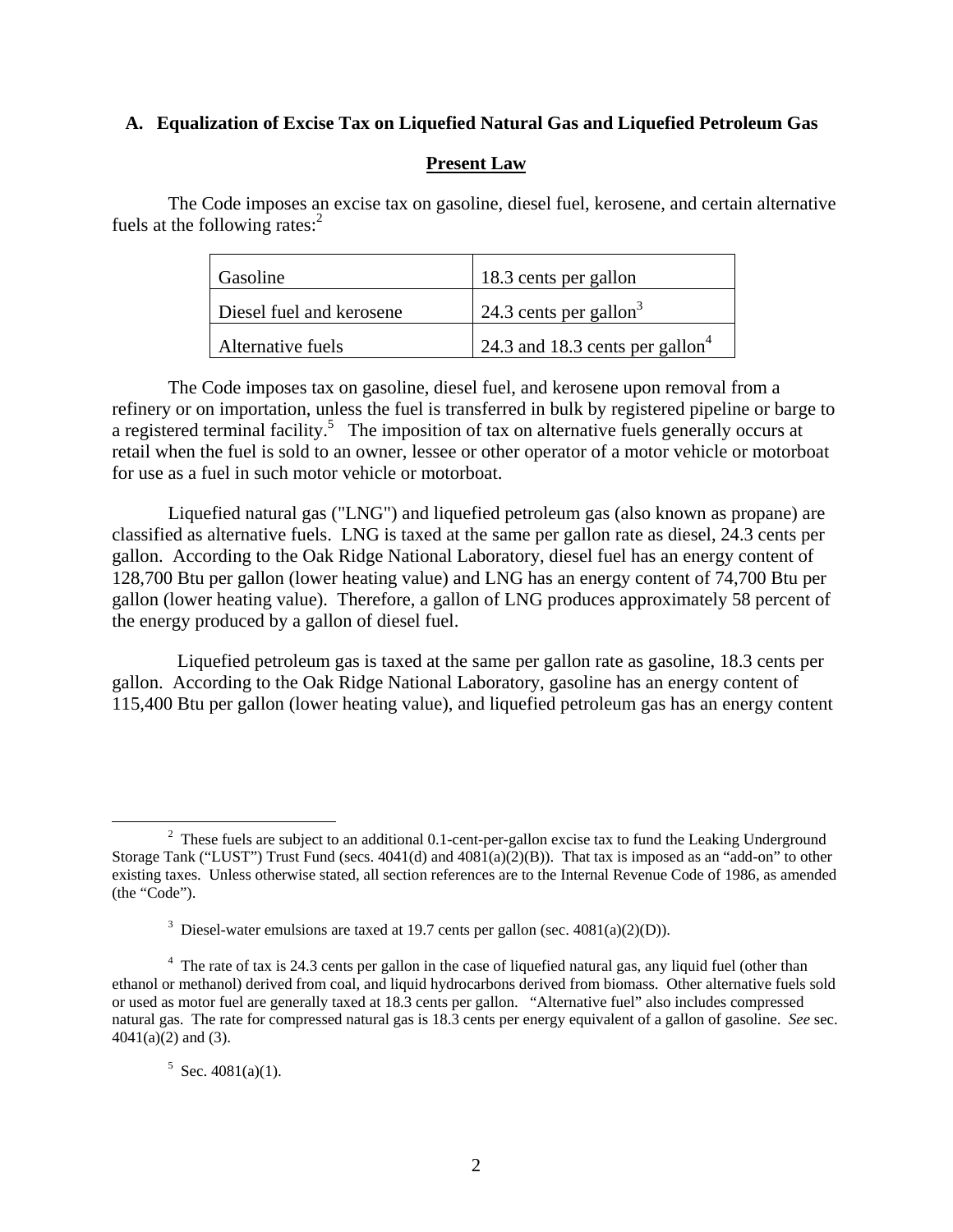of 83,500 Btu per gallon (lower heating value). <sup>6</sup> Therefore, a gallon of liquefied petroleum gas produces approximately 72 percent of the energy produced by a gallon of gasoline.

#### **Description of Proposal**

The proposal changes the tax rate of LNG to a rate based on its energy equivalent of a gallon of diesel (approximately 14.1 cents per gallon) and changes the tax rate of liquefied petroleum gas to a rate based on its energy equivalent of a gallon of gasoline (approximately 13.2 cents per gallon).

Specifically, the proposal provides that liquefied petroleum gas is taxed at 18.3 cents per energy equivalent of a gallon of gasoline. For this purpose, "energy equivalent of a gallon of gasoline" means, with respect to liquefied petroleum gas, the amount of such fuel having a Btu (British Thermal Unit) content of 115,400 (lower heating value). LNG is taxed at 24.3 cents per energy equivalent of a gallon of diesel fuel. For this purpose, "energy equivalent of a gallon of diesel" means, with respect to a liquefied natural gas fuel, the amount of such fuel having a Btu content of 128,700 (lower heating value).

#### **Effective Date**

The proposal is effective for fuel sold or used in calendar quarters beginning more than 60 days after the date of enactment.

 <sup>6</sup>  $6$  All Btu lower (or "net") heating values are taken from Appendix B of the Oak Ridge National Laboratories Data Transportation Energy Data Book (Edition 32), *Table B.4, Heat Content for Various Fuels* (2013) http://cta.ornl.gov/data/tedb32/Edition32\_Appendix\_B.pdf.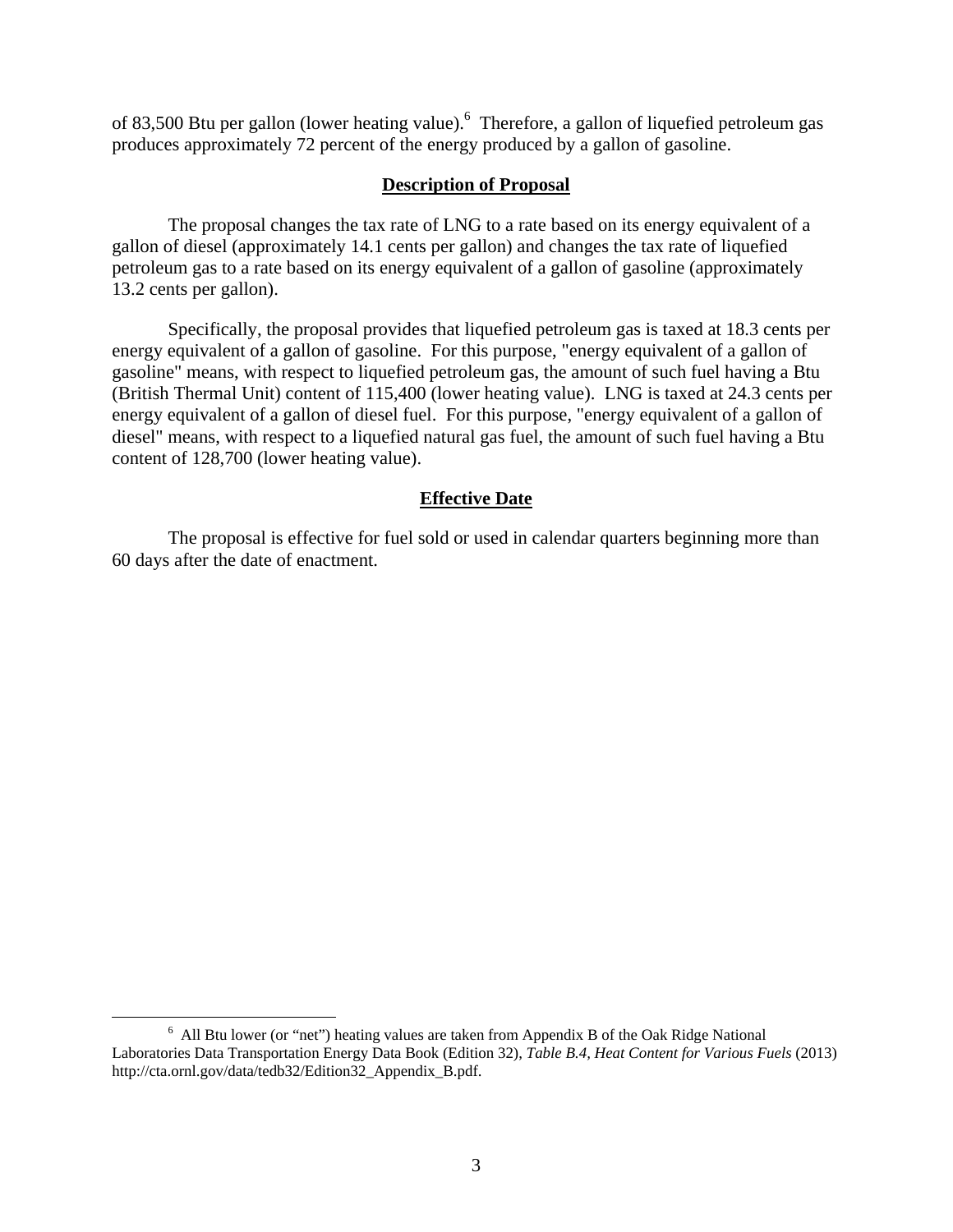|  | <b>B.</b> Revenue Estimate |
|--|----------------------------|
|--|----------------------------|

| <b>Fiscal Years</b><br>[Millions of Dollars] |       |      |             |             |      |      |      |      |      |      |      |         |         |
|----------------------------------------------|-------|------|-------------|-------------|------|------|------|------|------|------|------|---------|---------|
| <b>Item</b>                                  | 2015  | 2016 | <u>2017</u> | <u>2018</u> | 2019 | 2020 | 2021 | 2022 | 2023 | 2024 | 2025 | 2015-20 | 2015-25 |
| Decrease the<br>LNG tax rate<br>to 14.1 cpg  | $-1$  | $-3$ | $-3$        | $-3$        | $-3$ | $-3$ | $-3$ | $-3$ | $-4$ | $-4$ | $-4$ | $-17$   | $-35$   |
| Decrease the<br>LPG tax rate<br>to 13.2 cpg  | $[1]$ | $-2$ | $-2$        | $-2$        | $-2$ | $-2$ | $-2$ | $-2$ | $-2$ | $-2$ | $-2$ | $-10$   | $-19$   |

**NOTE:** Details may not add to totals due to rounding.

[1] Loss of less than \$500,000.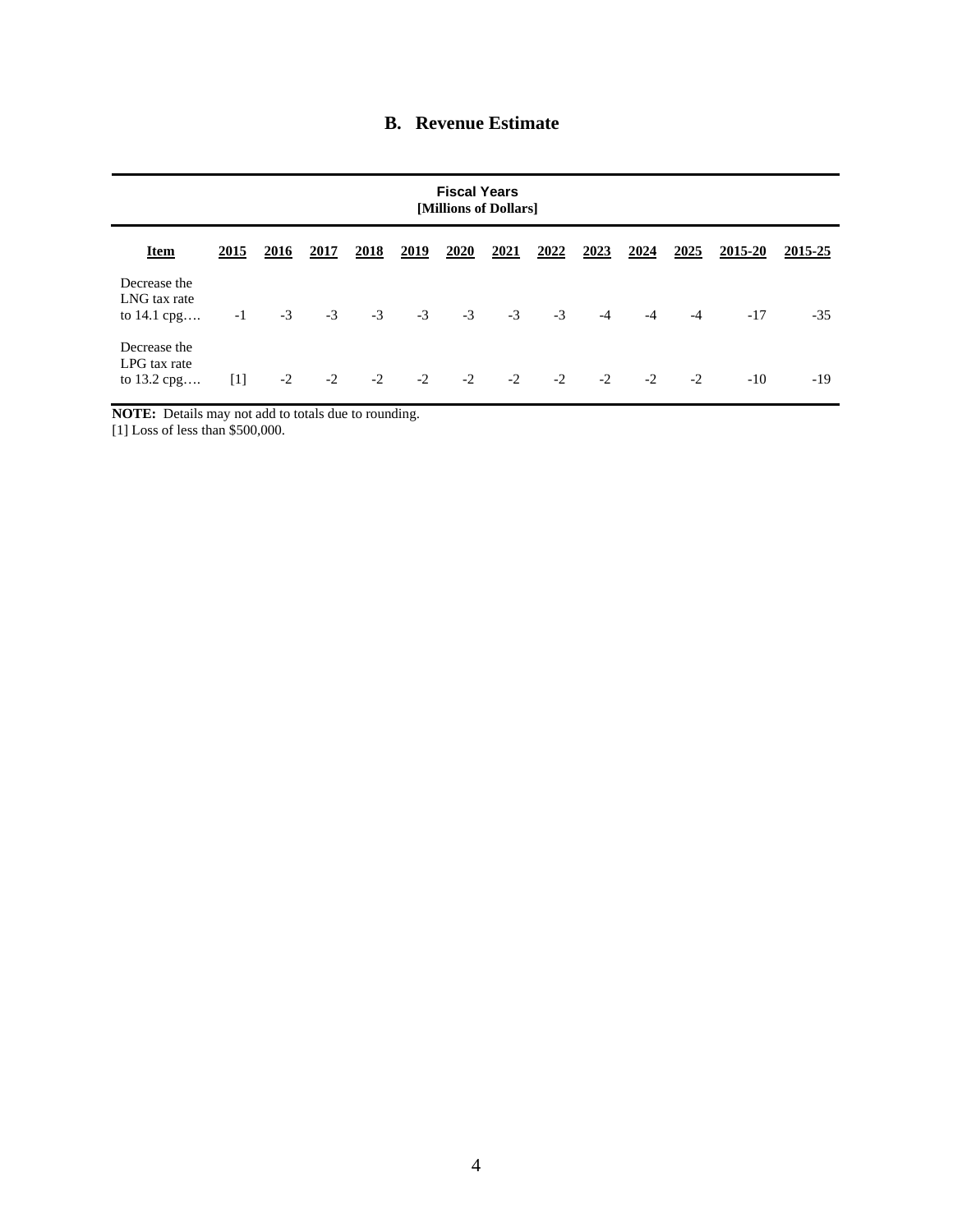## **C. Increase Continuous Levy Authority on Payments to Medicare Providers and Suppliers**

#### **Present Law**

#### **In general**

Levy is the administrative authority of the IRS to seize a taxpayer's property, or rights to property, to pay the taxpayer's tax liability.<sup>7</sup> Generally, the IRS is entitled to seize a taxpayer's property by levy if a Federal tax lien has attached to such property,<sup>8</sup> the property is not exempt from levy,  $\frac{5}{9}$  and the IRS has provided both notice of intention to levy<sup>10</sup> and notice of the right to an administrative hearing (the notice is referred to as a "collections due process notice" or "CDP notice" and the hearing is referred to as the "CDP hearing")<sup>11</sup> at least 30 days before the levy is made. A levy on salary or wages generally is continuously in effect until released.<sup>12</sup> A Federal tax lien arises automatically when: (1) a tax assessment has been made; (2) the taxpayer has been given notice of the assessment stating the amount and demanding payment; and (3) the taxpayer has failed to pay the amount assessed within 10 days after the notice and demand.<sup>13</sup>

The notice of intent to levy is not required if the Secretary finds that collection would be jeopardized by delay. The standard for determining whether jeopardy exists is similar to the standard applicable when determining whether assessment of tax without following the normal deficiency procedures is permitted. $14$ 

The CDP notice (and pre-levy CDP hearing) is not required if: (1) the Secretary finds that collection would be jeopardized by delay; (2) the Secretary has served a levy on a State to collect a Federal tax liability from a State tax refund; (3) the taxpayer subject to the levy requested a CDP hearing with respect to unpaid employment taxes arising in the two-year period before the beginning of the taxable period with respect to which the employment tax levy is served; or (4) the Secretary has served a Federal contractor levy. In each of these four cases,

 <sup>7</sup> <sup>7</sup> Sec. 6331(a). Levy specifically refers to the legal process by which the IRS orders a third party to turn over property in its possession that belongs to the delinquent taxpayer named in a notice of levy.

<sup>8</sup> *Ibid*.

<sup>&</sup>lt;sup>9</sup> Sec. 6334.

 $10$  Sec. 6331(d).

 $11$  Sec. 6330. The notice and the hearing are referred to collectively as the CDP requirements.

<sup>&</sup>lt;sup>12</sup> Secs. 6331(e) and 6343.

<sup>&</sup>lt;sup>13</sup> Sec. 6321.

<sup>&</sup>lt;sup>14</sup> Secs. 6331(d)(3), 6861.